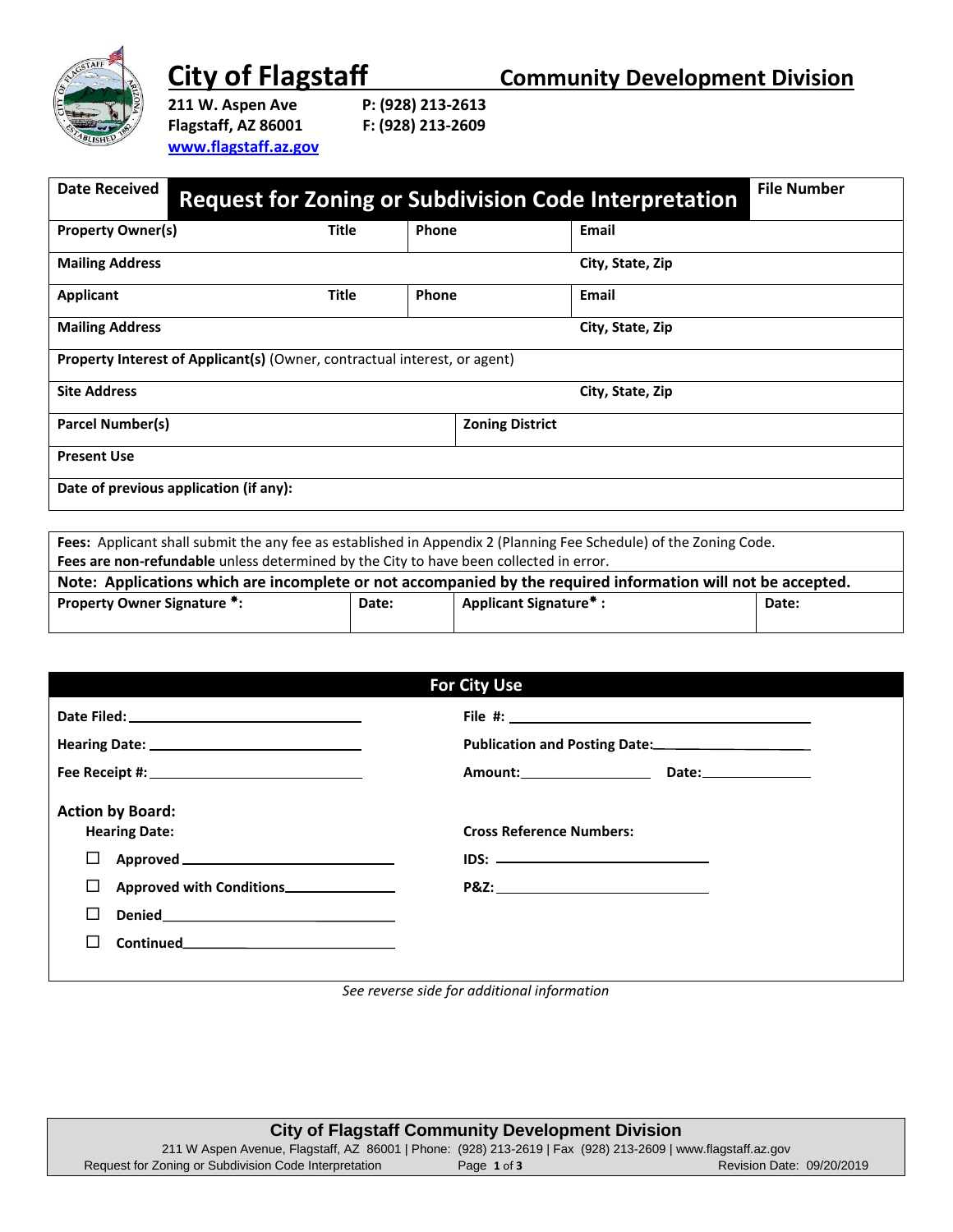

## **Request for Zoning or Subdivision Code Interpretation**

#### General Information:

### **Notice to Applicants**

Pursuant to A.R.S. §9-839, an applicant/agent may request a clarification from the City regarding an interpretation or application of a statute, ordinance, code or authorized substantive policy, including a request for an interpretation of the Zoning Ordinance. All request shall be submitted in writing to the Planning and Development Services Department. The City's Zoning Code Manager (Zoning Administrator) or designee will respond within thirty (30) days of the receipt of the written request for a written interpretation, clarification, or application of the Zoning or Subdivision Code as specified in the written request.

| <b>Submittal Requirements</b><br><b>Request for Zoning or Subdivision Code Interpretation</b> |                                                                                                                                                                     |                                                                                                                                                                                                                                    |  |  |  |
|-----------------------------------------------------------------------------------------------|---------------------------------------------------------------------------------------------------------------------------------------------------------------------|------------------------------------------------------------------------------------------------------------------------------------------------------------------------------------------------------------------------------------|--|--|--|
|                                                                                               | <b>Part I - General Requirements</b>                                                                                                                                |                                                                                                                                                                                                                                    |  |  |  |
|                                                                                               | <b>Staff Use</b><br>Only<br>Description of Documents Required for a Complete Application. No application shall be accepted without                                  |                                                                                                                                                                                                                                    |  |  |  |
| Req'd                                                                                         | <b>P.qns</b>                                                                                                                                                        | all items marked below.                                                                                                                                                                                                            |  |  |  |
| $\boxtimes$                                                                                   |                                                                                                                                                                     | Request for Zoning or Subdivision Code Interpretation Checklist (this list)<br>1.                                                                                                                                                  |  |  |  |
| $\boxtimes$                                                                                   | $\vert \ \ \vert$                                                                                                                                                   | 2.<br>Completed Application for a Request for Zoning or Subdivision Code Interpretation (page 1)<br>$\boxtimes$ 8 1/2" x 11" - 1 copy<br>$\boxtimes$ Electronic Submittal - 1 copy (.pdf format)                                   |  |  |  |
|                                                                                               | Part II - Required Narrative, Plans & Related Data                                                                                                                  |                                                                                                                                                                                                                                    |  |  |  |
| Req'd                                                                                         | <b>Staff Use Only</b><br>Description of Documents Required for a Complete Application. No application shall be accepted without<br>Sub'd<br>all items marked below. |                                                                                                                                                                                                                                    |  |  |  |
| $\boxtimes$                                                                                   | $\overline{\phantom{a}}$                                                                                                                                            | 3.<br>Request for Zoning or Subdivision Code Interpretation Narrative<br>$\boxtimes$ 8 1/2" x 11" - 4 copies<br>$\boxtimes$ Electronic Submittal - 1 copy (.pdf format)<br>The narrative shall include the following:              |  |  |  |
|                                                                                               |                                                                                                                                                                     | The narrative shall address each of the criteria (A, B, C, D, and E below) with a response to the<br>$\bullet$<br>individual criterion directly below in the following format (i.e. state the criterion, and add the<br>response): |  |  |  |
|                                                                                               |                                                                                                                                                                     | A. The name and address of the applicant requesting the clarification.                                                                                                                                                             |  |  |  |
|                                                                                               |                                                                                                                                                                     | Response:                                                                                                                                                                                                                          |  |  |  |
|                                                                                               |                                                                                                                                                                     | Applicant's and agent's name and address, and any additional contact information.                                                                                                                                                  |  |  |  |
|                                                                                               |                                                                                                                                                                     | B. The statute, ordinance, code or authorized substantive policy statement or part of the statute,<br>ordinance, code or authorized substantive policy statement that requires clarification.                                      |  |  |  |
|                                                                                               |                                                                                                                                                                     | Response:                                                                                                                                                                                                                          |  |  |  |
|                                                                                               |                                                                                                                                                                     | Applicant to response the above criterion specific to the request.                                                                                                                                                                 |  |  |  |
|                                                                                               |                                                                                                                                                                     | <b>City of Flagstaff Community Development Division</b>                                                                                                                                                                            |  |  |  |